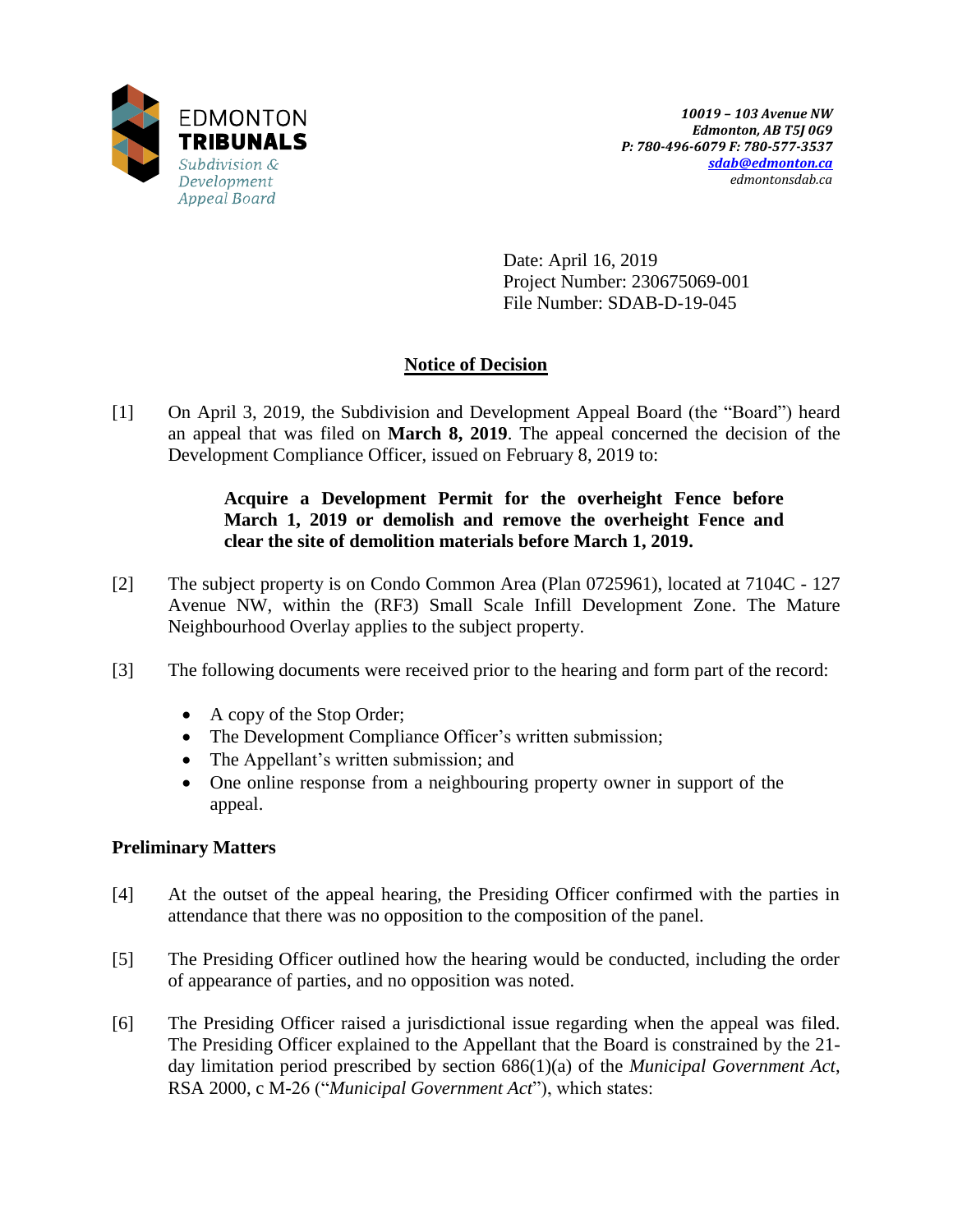#### **Appeals**

**686(1) A development appeal to a subdivision and development appeal board is commenced by filing a notice of the appeal, containing reasons, with the board,**

- **(a) in the case of an appeal made by a person referred to in section 685(1)**
	- (i) with respect to an application for a development permit,
		- (A) within 21 days after the date on which the written decision is given under section 642, or
		- (B) if no decision is made with respect to the application within the 40-day period, or within any extension of that period under section 684, within 21 days after the date the period or extension expires,
		- or
	- (ii) **with respect to an order under section 645, within 21 days after the date on which the order is made,** […] [emphasis added]
- [7] The Board must therefore, determine whether the Appellant filed the appeal within the 21-day limitation period. If the appeal was filed late, the Board has no authority to hear the matter.

## **Summary of Hearing on Preliminary Matter**

- *i) Position of the Appellant, Ms. S. Grekul*
- [8] Ms. Grekul received a letter from the City for a Development Compliance Officer to enter her property in December 2018 or January 2019.
- [9] She called the Development Compliance Officer, Ms. Fraser, to see if she was required to be there during the inspection and was told she did not need to be there.
- [10] She does not check her mail every day and did not receive the Stop Order until quite some time after it was mailed.
- [11] She spoke to Ms. Fraser who explained the Stop Order and the violation ticket she received.
- [12] Ms. Grekul's contractor spoke to Ms. Fraser and she provided information on the next process and how to appeal the Stop Order.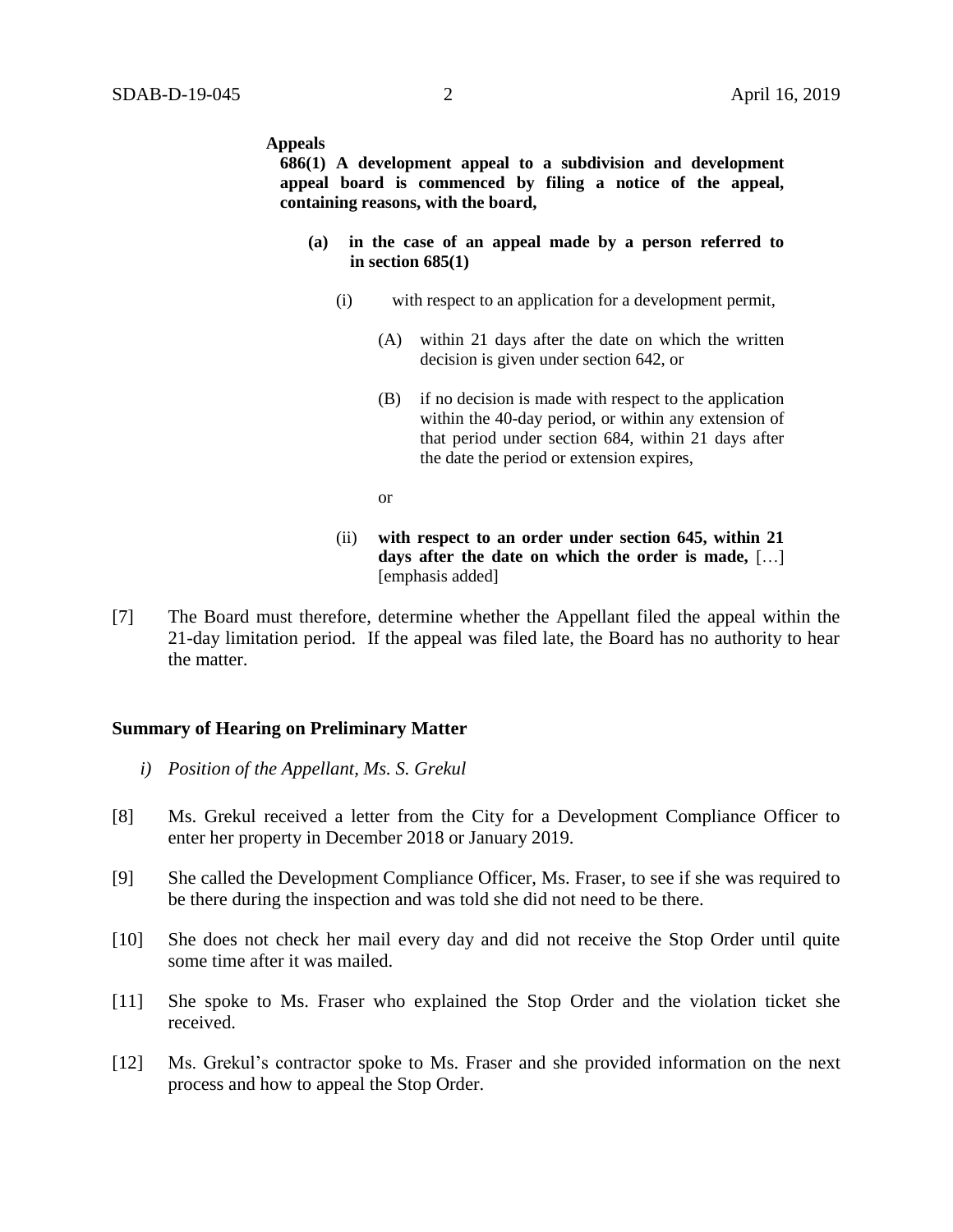- [13] Ms. Fraser granted Ms. Grekul additional time to proceed with the next step.
- [14] Ms. Grekul stated that she was not aware of the time lines to file an appeal.
- [15] She is concerned for her safety if the fence is not approved.
- [16] When she spoke to Ms. Fraser, she was told the Board would allow her to speak at the hearing due to her situation.
- [17] Ms. Grekul provided the following information in response to a question by the Board:
	- a. She confirmed that she was not aware that there was a required time period to file an appeal.
	- *ii) Position of the Development Compliance Officer, Ms. R. Fraser and Mr. J. Young*
- [18] The Stop Order was drafted on February 8, 2019 and the formal decision was issued on February 11, 2019 and sent out that day.
- [19] A violation notice was issued and they did not speak to the Ms. Fraser until the Stop Order and ticket was issued.
- [20] Ms. Fraser spoke to spoke to Ms. Grekul and her contractor on February 19, 2019 and provided information on the appeal process for the Stop Order and the Court process for the ticket.
- [21] Ms. Fraser and Mr. Young provided the following information in response to a question by the Board:
	- a. They confirmed that the Appellant was aware in December 2018 that the fence needed to be complied with.

## **Decision on Preliminary Matter**

[22] The appeal was not filed on time, in accordance with section 686(1)(a) of the *Municipal Government Act*.

## **Reasons for Decision on Preliminary Matter**

[23] The Stop Order was issued pursuant to section 645(1) and (2) of the *Municipal Government Act*. The Board heard evidence that a Development Compliance Officer had authority under the *Municipal Government Act* to issue a Stop Order.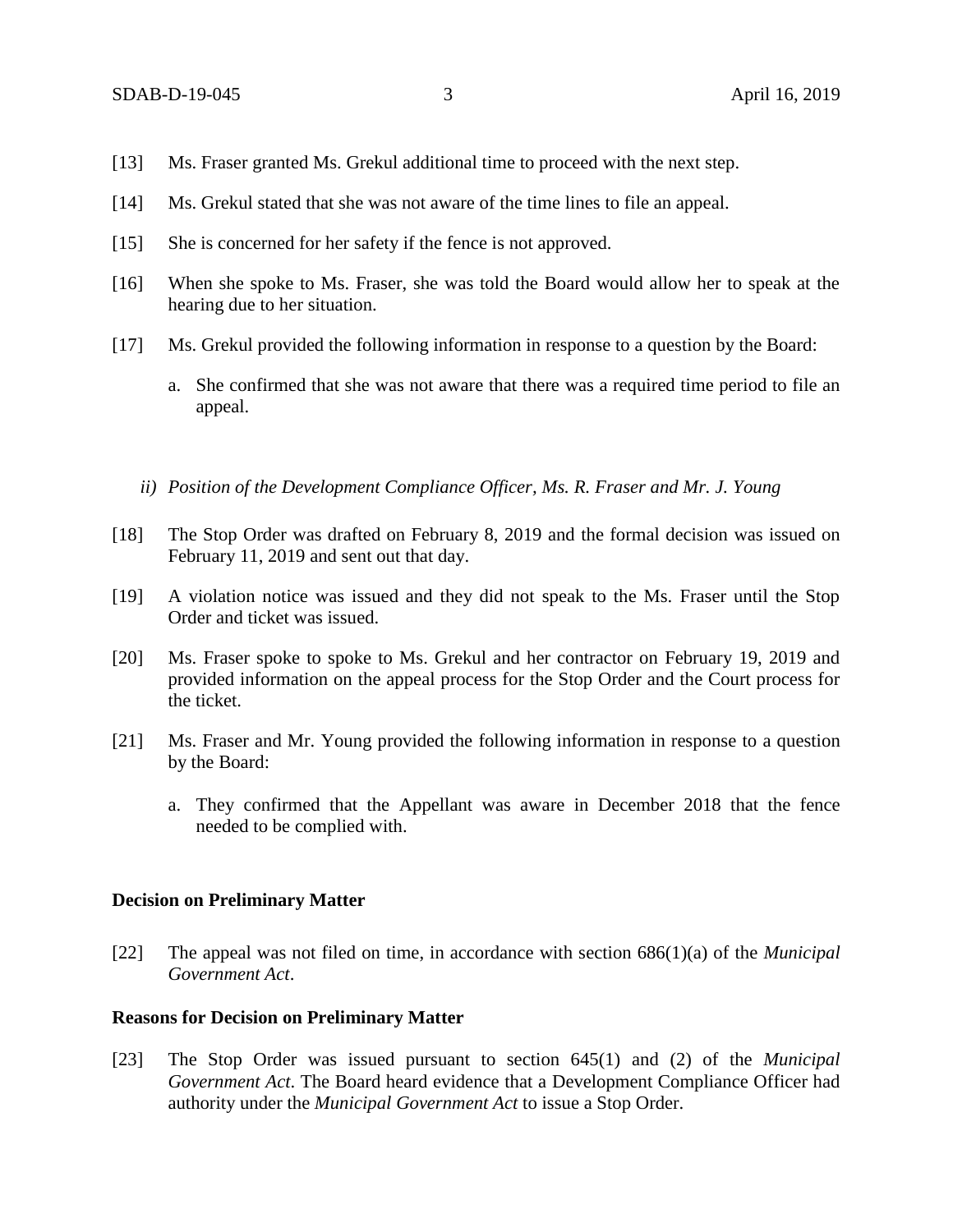#### [24] Section 645 of the *Municipal Government Act* states:

### **Stop order**

**645(1)** Despite [section 545,](https://www.canlii.org/en/ab/laws/stat/rsa-2000-c-m-26/latest/rsa-2000-c-m-26.html#sec545_smooth) if a development authority finds that a development, land use or use of a building is not in accordance with

- (a) this Part or a land use bylaw or regulations under this Part, or
- (b) a development permit or subdivision approval,

the development authority may act under subsection (2).

**(2)** If subsection (1) applies, the development authority may, by written notice, order the owner, the person in possession of the land or building or the person responsible for the contravention, or any or all of them, to

- (a) stop the development or use of the land or building in whole or in part as directed by the notice,
- (b) demolish, remove or replace the development, or
- (c) carry out any other actions required by the notice so that the development or use of the land or building complies with this Part, the land use bylaw or regulations under this Part, a development permit or a subdivision approval,

within the time set out in the notice.

**(2.1)** A notice referred to in subsection (2) must specify the date on which the order was made, must contain any other information required by the regulations and must be given or sent to the person or persons referred to in subsection (2) on the same day the decision is made.

- [25] Based on the evidence submitted, the date specified on the Stop Order is February 8, 2019 and the Stop Order was sent to the Appellant on February 11, 2019. The appeal was filed on March 8, 2019.
- [26] Section 686(1)(a) of the *Municipal Government Act* states:

#### **Appeals**

**686(1) A development appeal to a subdivision and development appeal board is commenced by filing a notice of the appeal, containing reasons, with the board,**

- **(a) in the case of an appeal made by a person referred to in section 685(1)**
	- (i) with respect to an application for a development permit,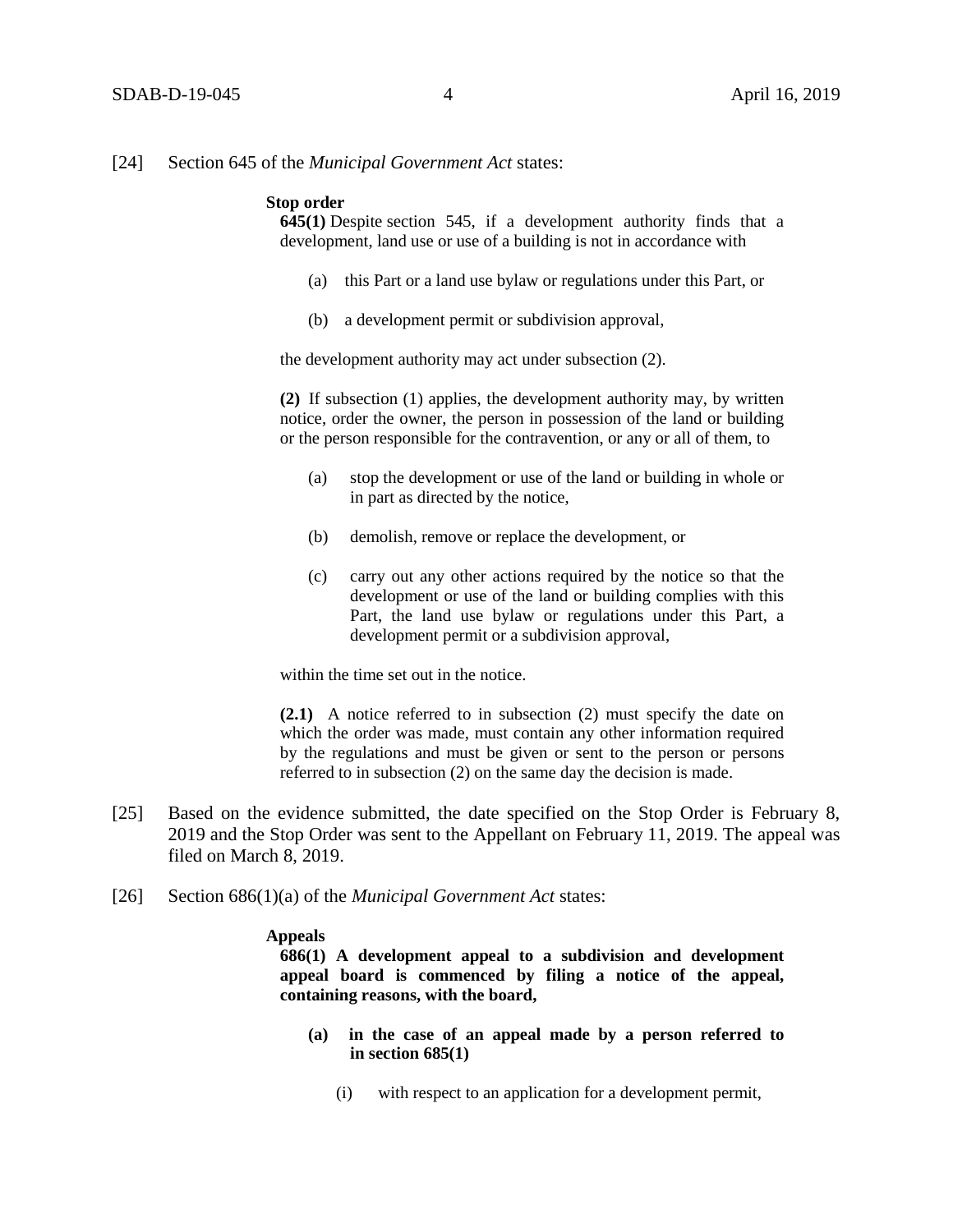- (A) within 21 days after the date on which the written decision is given under section 642, or
- (B) if no decision is made with respect to the application within the 40-day period, or within any extension of that period under section 684, within 21 days after the date the period or extension expires,
- or
- (ii) **with respect to an order under section 645, within 21 days after the date on which the order is made,** […] [emphasis added]
- [27] The Board finds that the appeal was not filed in time and the Board does not assume jurisdiction to hear the appeal and would be a contravention of the *Municipal Government Act* and an error in law to do so.

Wington 9.74

Mr. W. Tuttle, Presiding Officer Subdivision and Development Appeal Board

Board Members in Attendance: Ms. S. LaPerle; Ms. L. Delfs; Mr. D. Flemming; Ms. M. McCallum.

CC: City of Edmonton, Development & Zoning Services, Attn: Ms. R. Fraser / Mr. J. Young; Mr. A. Reid; Mr. C. Getzinger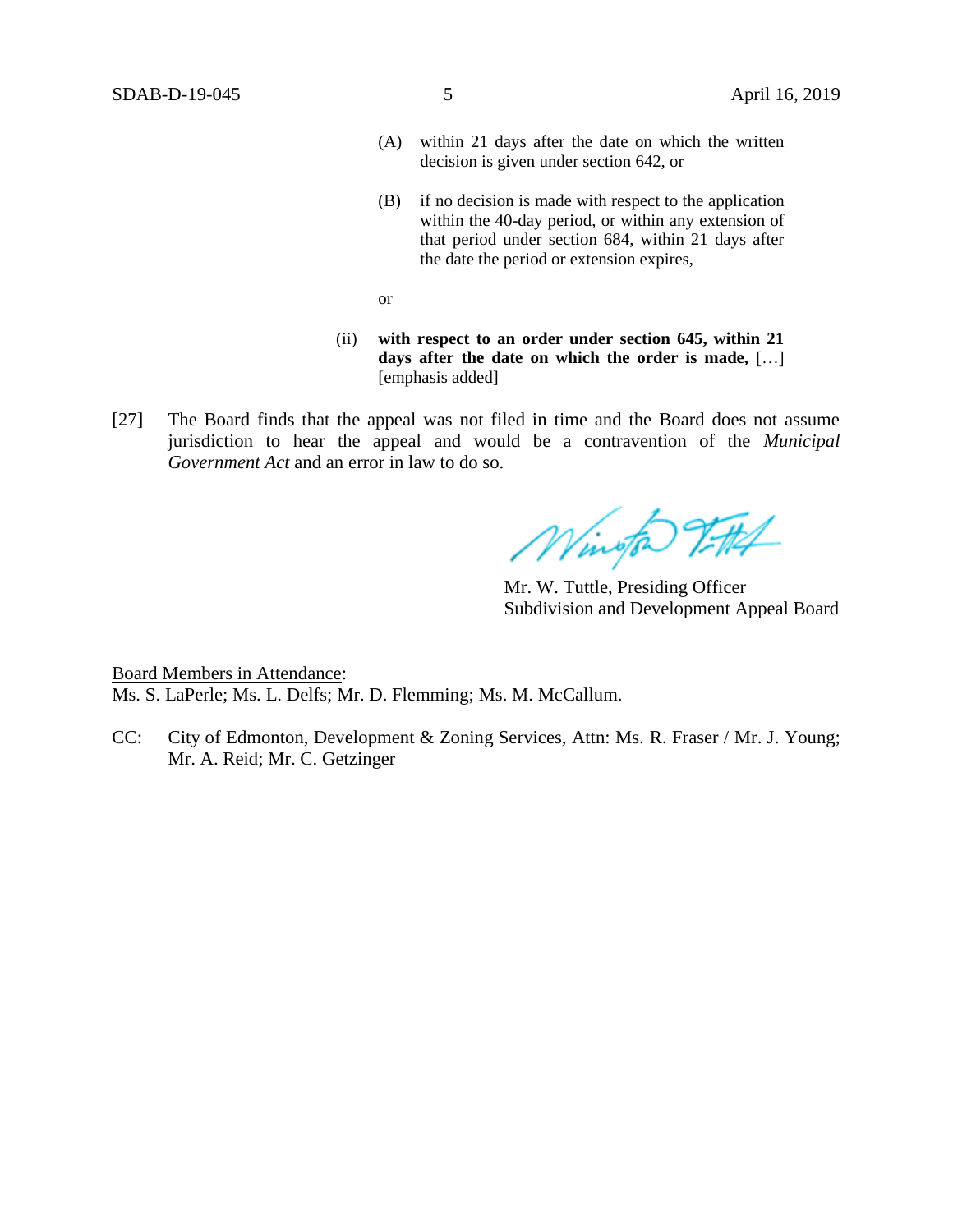# **Important Information for the Applicant/Appellant**

- 1. This decision may be appealed to the Alberta Court of Appeal on a question of law or jurisdiction under section 688 of the *Municipal Government Act*, RSA 2000, c M-26.
- 2. When a decision has been rendered by the Subdivision and Development Appeal Board, the enforcement of that decision is carried out by Development & Zoning Services, located on the 2nd Floor, Edmonton Tower, 10111 – 104 Avenue NW, Edmonton, AB T5J 0J4.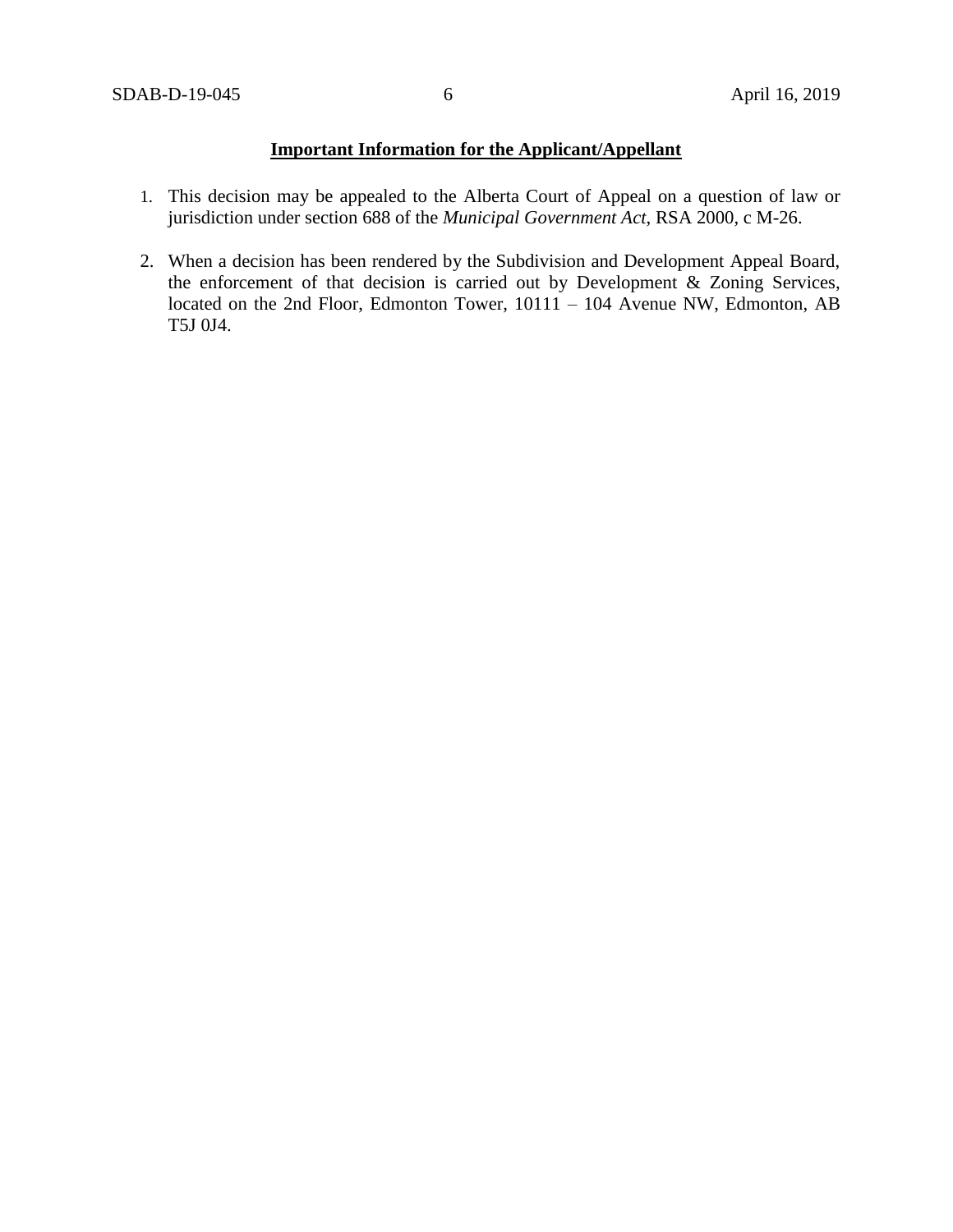

Date: April 16, 2019 Project Number: 136835201-004 File Number: SDAB-D-19-046

# **Notice of Decision**

[1] On April 3, 2019, the Subdivision and Development Appeal Board (the "Board") heard an appeal that was filed on **February 14, 2019**. The appeal concerned the decision of the Development Authority, issued on January 18, 2019, to approve the following development:

> **Operate a Major Home Based Business (administration office ONLY for concrete and landscaping contractor). No storage of business materials or equipment on site, no visits to the home. Expires on January 18, 2024.**

- [2] The subject property is on Plan 7922524 Blk 28 Lot 65, located at 16336 99 Street NW, within the (RF1) Single Detached Residential Zone.
- [3] The following documents were received prior to the hearing and form part of the record:
	- A copy of the Development Permit application with attachments and the approved Development Permit;
	- The Development Officer's written submission;
	- The Appellant's written submission and attachments; and
	- Online responses from two adjacent properties opposed to the proposed development.
- [4] The following exhibit was presented during the hearing and forms part of the record:
	- Exhibit  $A$  Photograph submitted by the Appellant.

## **Preliminary Matters**

[5] At the outset of the appeal hearing, the Presiding Officer confirmed with the parties in attendance that there was no opposition to the composition of the panel.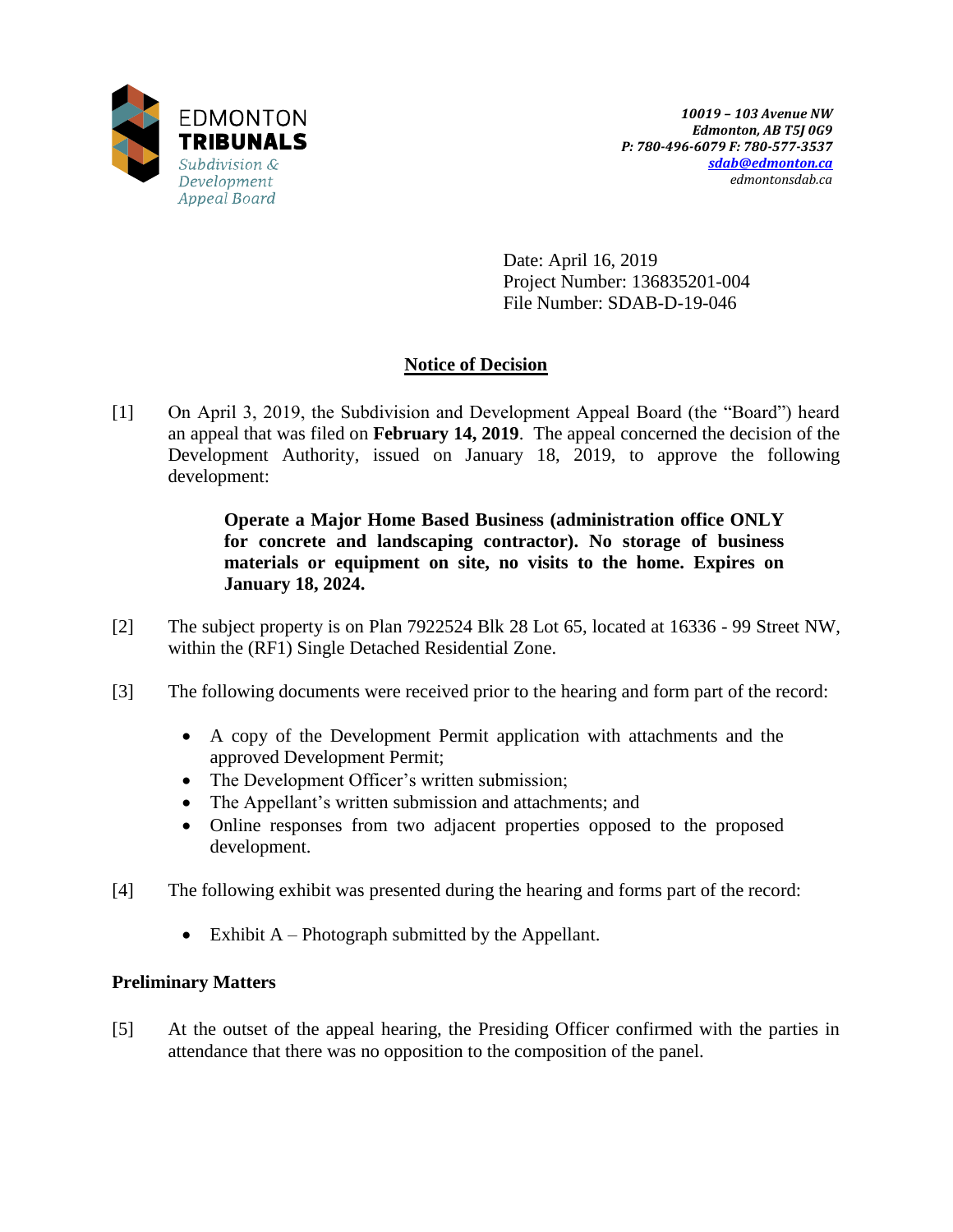- [6] The Presiding Officer outlined how the hearing would be conducted, including the order of appearance of parties, and no opposition was noted.
- [7] The appeal was filed on time, in accordance with section 686 of the *Municipal Government Act*, RSA 2000, c M-26.

## **Summary of Hearing**

- *i) Position of the Appellant, Ms. D. Lodenquai*
- [8] When the original development permit was approved, the Respondent was not complying with the conditions of the approval. In her opinion, the Respondent will not comply with the conditions on the new permit.
- [9] Over time, business activity on the property has escalated with machinery being used at the property.
- [10] Ms. Lodenquai stated she continually hears noise from the use of equipment, maintenance of the equipment, and power washing of vehicles on the subject site. The equipment is not being used on the weekend but that is when maintenance on the equipment takes place.
- [11] The Respondent services vehicles used for the business and vehicles used by his friends.
- [12] Debris from power washing vehicles runs into the rear lane and into the sewer, which should be a concern of the City.
- [13] The residential neighbourhood feels like a commercial area because of the Respondent's business.
- [14] The Development Officer indicated in her written submission that several complaints were received but no violations were issued and the file was closed. However, it can take four days for a Compliance Officer to come to inspect the site due to a complaint. Vehicles stored at the subject site are moved when the Compliance Officer arrives.
- [15] The front yard of the subject site is concrete and the rear of the property is used for the business and looks like a commercial area.
- [16] The Major Home Based Business is negatively impacting the use and enjoyment of her property.
- [17] Ms. Lodenquai does not have an issue with an administrative business but feels large equipment and storage should take place off site. If the business is impacting the neighbourhood, there is an issue.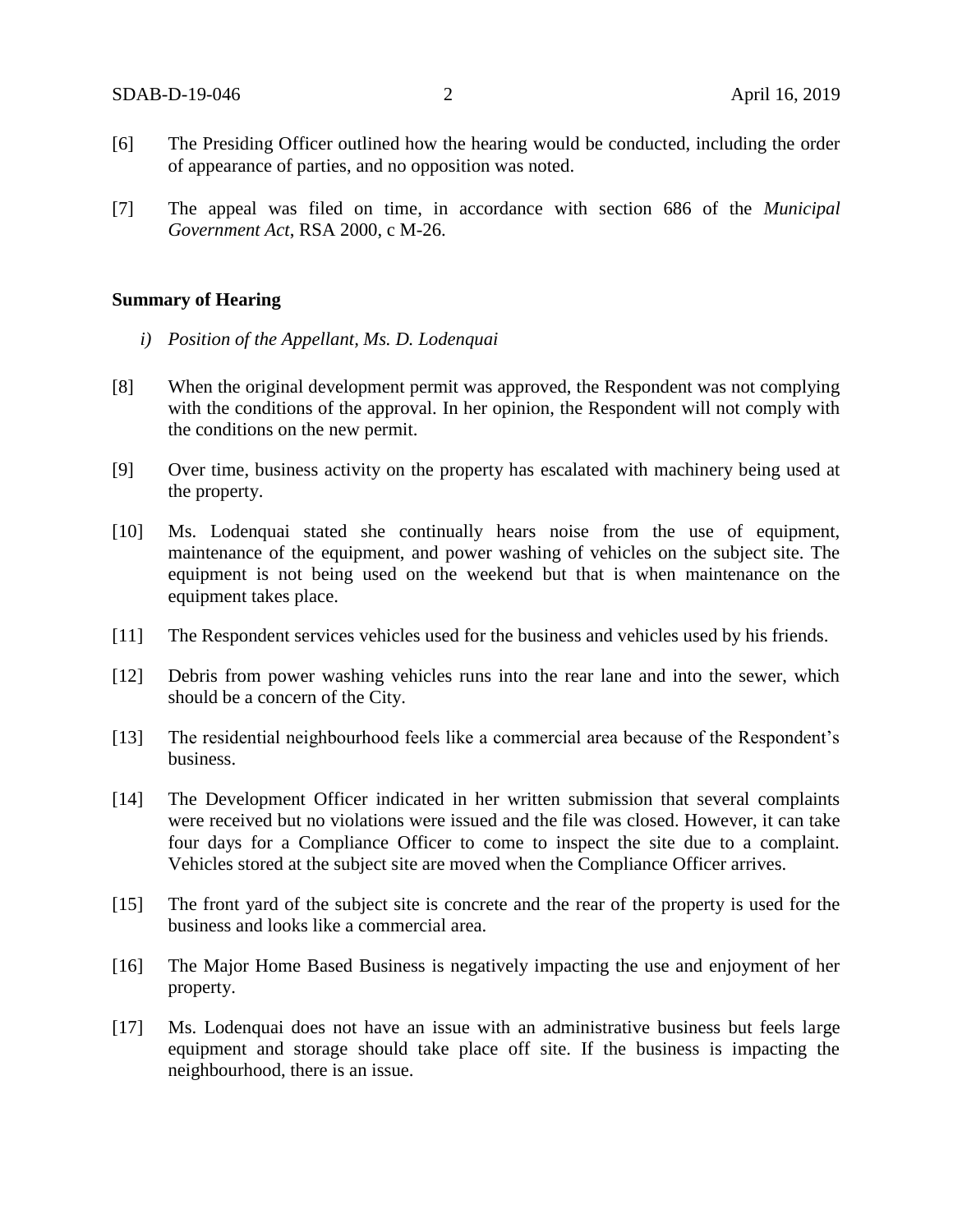- [18] Ms. Lodenquai provided the following information in response to questions by the Board:
	- a. Her property is across the rear lane and her garage backs onto the garage of the subject site.
	- b. There is a front garage and an oversized detached garage on the subject site.
	- c. She has lived at her property since 1990.
	- d. She confirmed that outdoor activity is currently taking place at the subject site. The noise and use of equipment is minimal in the winter.
	- e. She could not confirm if vehicles associated with the business are stored outside in the winter and she could not confirm if they are stored in the garage.
	- f. She has to maneuver around the Respondent's vehicles when backing out of her garage because they block the rear lane.
	- g. She confirmed that the photographs submitted to the Board were taken last summer.
	- h. Her concerns vary depending on what activity is taking place at the subject site.

## *ii) Position of the Development Officer, Ms. C. Potter*

[19] The Development Authority did not appear at the hearing and the Board relied on Ms. Potter's written submission.

## *iii) Position of the Respondent, Mr. A. and Mrs. R. Eltassi*

- [20] With regard to the back hoe in the photographs submitted by the Appellant, Mr. Eltassi stated that he does not own the back hoe and it was being used for work being done at the subject site.
- [21] The flat deck truck in the photograph is not his and is owned by a plumber.
- [22] Equipment shown in the photographs was used at the subject site for repairs to his property.
- [23] The bobcat and quad shown in the photographs is used to remove snow on the property and they are usually stored in the garage.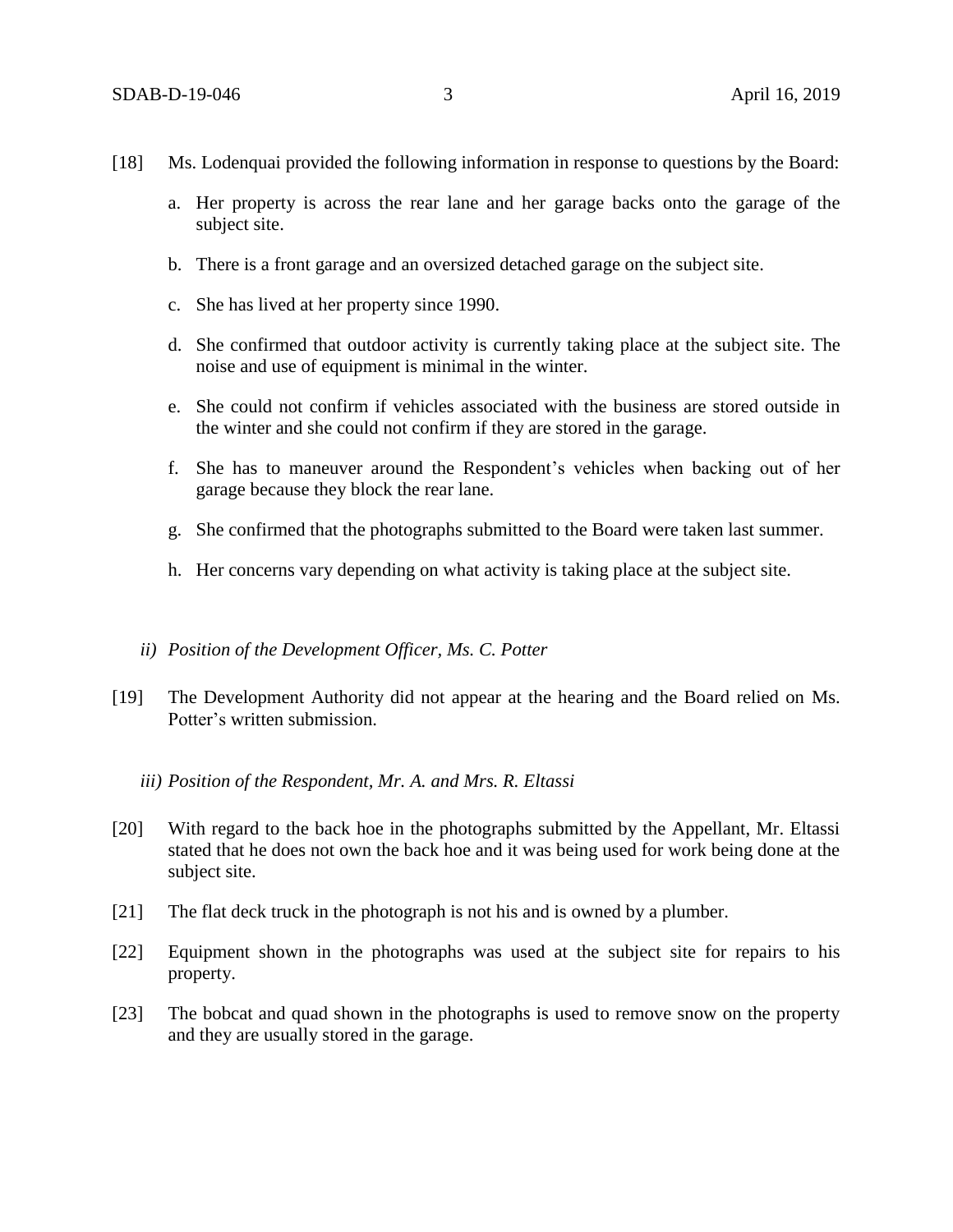- [24] Mr. Eltassi owns a half ton truck and a van.
- [25] He stated that vehicles shown in the photographs are only there for a short time. If they were stored there regularly, the business would not be making money.
- [26] Employees occasionally load the trucks on the property and then drive to where the work takes place.
- [27] The administration office receives calls and makes appointments. They travel to their customer's property to discuss the work. No work is done at the subject site.
- [28] The trucks associated with the business are sent out to be serviced.
- [29] The power washer is used for his personal use and the rear lane is cleaned after items are washed on the property.
- [30] If there was an issue with the rear lane not being cleaned, they would receive a violation notice or a ticket and they have not.
- [31] Mr. Eltassi provided the following information in response to questions by the Board:
	- a. He confirmed that the business has two employees but they do not work in the winter. The business starts operation in May if there is work to be done.
	- b. The only equipment stored in the garage is the quad and bobcat. The quad and bobcat are only outside when the garage is being cleaned. The bobcat has recently been sold.
	- c. Maintenance of equipment is not taking place in the garage.
	- d. The rear lane may be blocked for a short period of time for the trucks to be loaded of materials to take to the work site.
	- e. He confirmed that he has four vehicles. He parks his small car in the front garage and two trucks are parked in the rear garage.
	- f. His motorhome is not stored at the subject site.
	- g. The previously approved permit was for five years and they recently applied for a renewal of the development permit.
	- h. The dump truck is used to haul concrete away but is owned by a different company.
	- i. He works with another company who provides him with vehicles to use for the business. All of the vehicles are registered to the other business. These vehicles come to the property on occasion.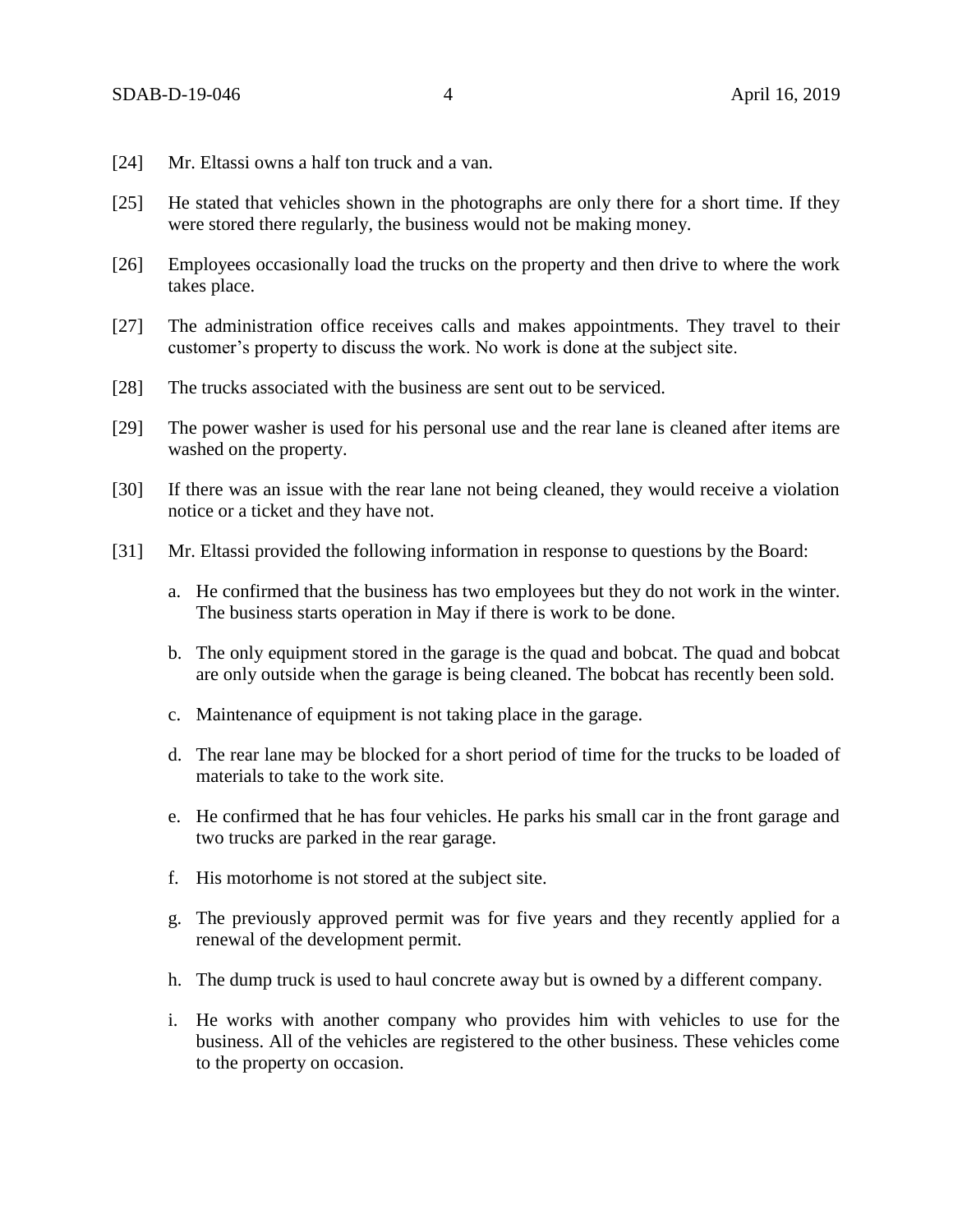- j. With regard to the noise concerns from two neighbouring property owners, he stated that the noise is from other neighbours in the area. The only noise generated from his property is when he is using the pressure washer.
- k. With regard to the conditions of approval, he stated that lumber is only stored at the subject site. In his opinion, he has complied with all conditions listed on the development permit.
- l. In his opinion, a truck coming to the subject site to pick up items is the same as a regular car coming to the property.
- m. Trucks may come to the property to drop off and pick up items approximately five to six times per year.
- n. His family has lived at the subject site for 10 years.
- o. He confirmed that the development permit has changed somewhat from the original development permit and he confirmed that there will be no customer visits to the subject site.
- p. He stated that although the development permit indicates that commercial vehicles are not permitted at the subject site, he confirmed that commercial vehicles come to the subject site.
- q. In his opinion, he is able to comply with the conditions of the approved development permit.
- r. He confirmed that there are two businesses at the subject site. One business deals with small landscaping and concrete jobs and the other business deals with larger concrete jobs.
- s. The one ton truck and one other truck are used for the concrete business. A Kenworth truck is stored at another property and is only at the subject site if he is picking up something.
- t. Ms. Eltassi stated that she paid for the development permit application in November 2018 and they were told that the renewal application was approved.
- u. The trucks used for the businesses are five tons and 10 tons. The dump truck is a single axle truck and is owned by Sureway.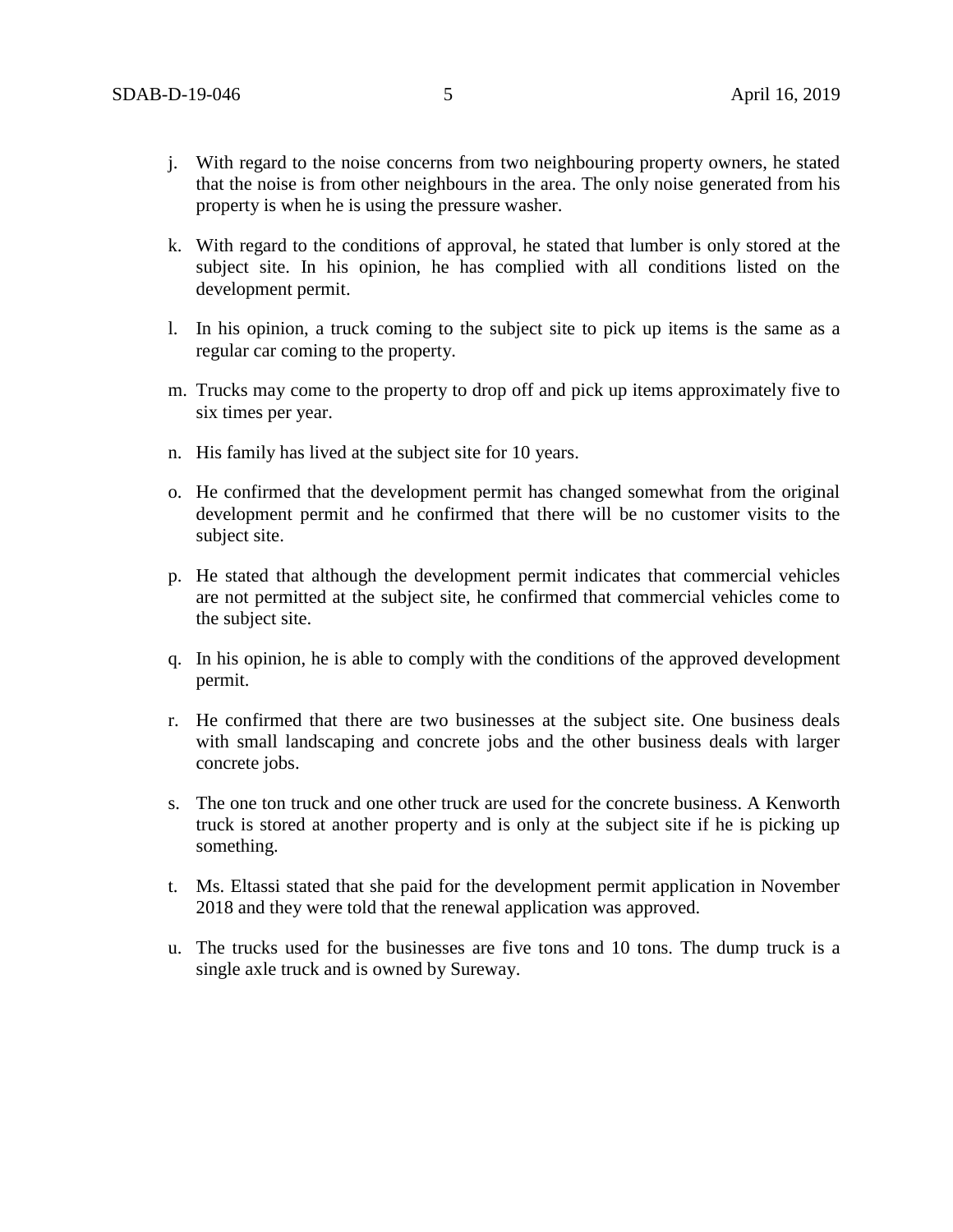- *iv) Rebuttal of the Appellant, Ms. Lodenquai*
- [32] Mr. Eltassi may not be aware that servicing of vehicles is taking place at the subject site as more than one person lives at the property.
- [33] Two online responses were received in opposition showing that she is not the only neighbour that has concerns.
- [34] She provided the Board with an additional photograph showing a large truck parked at the subject site (*Exhibit A*).
- [35] She reiterated that there are several vehicles coming to and from the property.
	- *v) Rebuttal of the Respondent, Mr. Eltassi*
- [36] He confirmed that the truck shown in *Exhibit A* is not being worked on and is only there to be loaded at the subject site.

## **Decision**

[37] The appeal is **ALLOWED** and the decision of the Development Authority is **REVOKED**. The development is **REFUSED**.

## **Reasons for Decision**

- [38] The proposed development, a Major Home Based Business, is a Discretionary Use in the (RF1) Single Detached Residential Zone.
- [39] The Board heard conflicting evidence from the Appellant and the Respondent. For instance, the Board heard from the Appellant that there is significant business activity taking place at the subject Site. On the contrary, the Board heard from the Respondent that business activity was minimal but could be attributed to two businesses owned by the Respondent.
- [40] The Board finds that it would be difficult for a resident of the neighbourhood to distinguish that two businesses are operating at the subject Site. The Respondent confirmed this to be the case.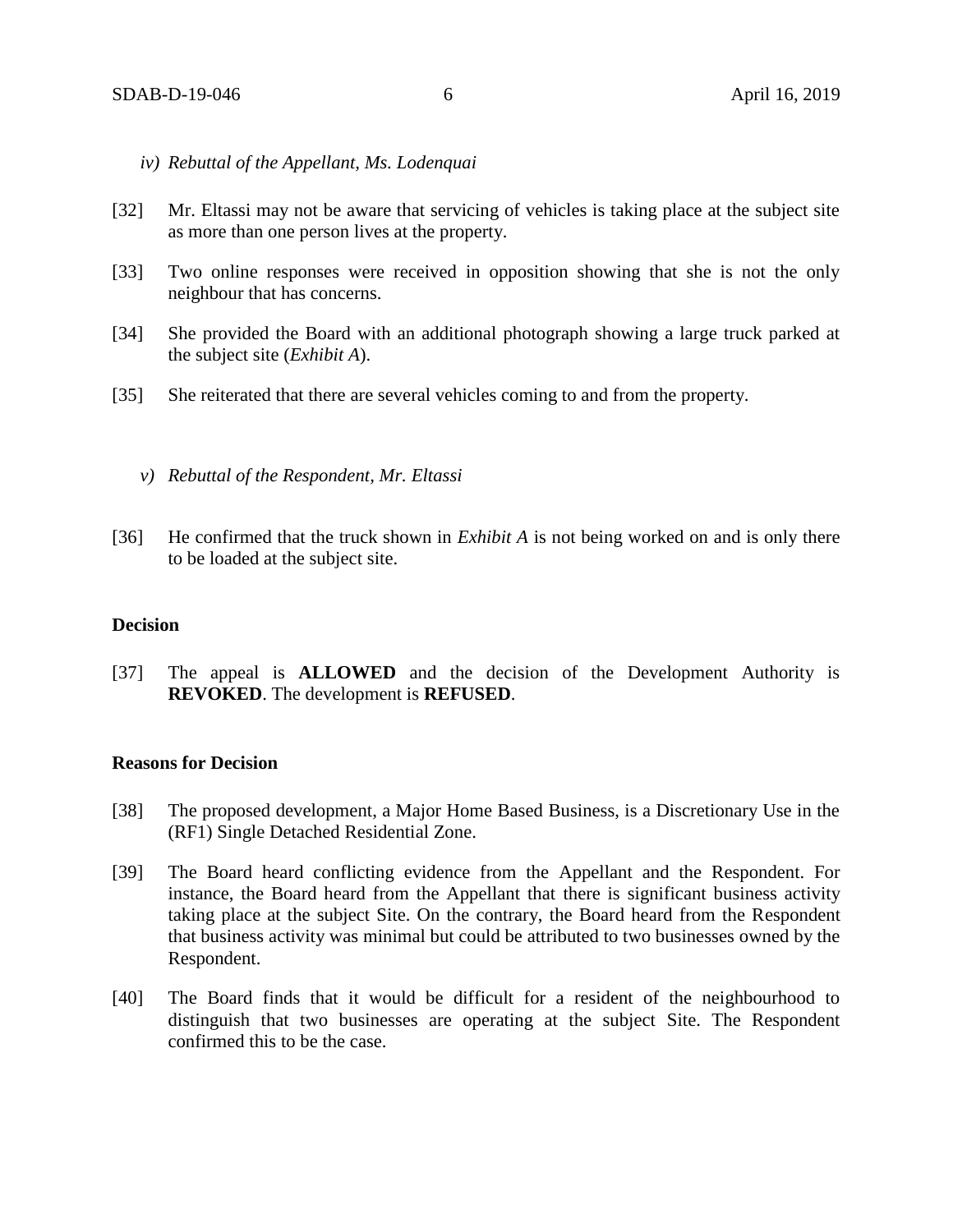- [41] The Board accepts the evidence submitted by the Appellant that there is an intensity of the Use of what is beyond that of a regular office used for administration purposes of a Home Based Business. Namely, the Board was provided with photographic evidence of large trucks at the subject Site.
- [42] The Respondent indicated to the Board that such trucks stayed at the subject Site for short periods of time. However, the noise was enough for the Appellant and two neighbouring property owners to be concerned with the Major Home Based Business. The Board accepts the evidence submitted that the Respondent has a half ton truck and one van.
- [43] The Board finds that the development permit application that was approved by the Development Officer had several inaccuracies which the Respondent conceded at the hearing. For instance, the permit was applied for with no employees, and no vehicles at the subject Site. The Major Home Based Business has employees and at least two trucks associated with the Major Home Based Business.
- [44] The Board was presented with photographic evidence of a truck that is over 10,000 kilograms that is associated with the business when trucks are not permitted pursuant to conditions of a Major Home Based Business.
- [45] Based on the evidence submitted, the Board finds that the Respondent is in violation of several conditions of the approved permit including regulations of the *Edmonton Zoning Bylaw.* Based on the reasons above the Appellant is in violation of the following regulations:

Section 75.2:

there shall be no mechanical or electrical equipment used that creates external noise, or visible and audible interference with home electronics equipment in adjacent Dwellings;

Section 75.3:

the Major Home Based Business shall not generate pedestrian or vehicular traffic, or parking, in excess of that which is characteristic of the Zone in which it is located;

Section 75.5:

there shall be no outdoor business activity, or outdoor storage of material or equipment associated with the business. […]

[46] Based on the evidence submitted from both parties, the Board finds that a Major Home Based Business of this magnitude would be better suited in a Commercial or Industrial Zone as per section 75.9 of the *Edmonton Zoning Bylaw*.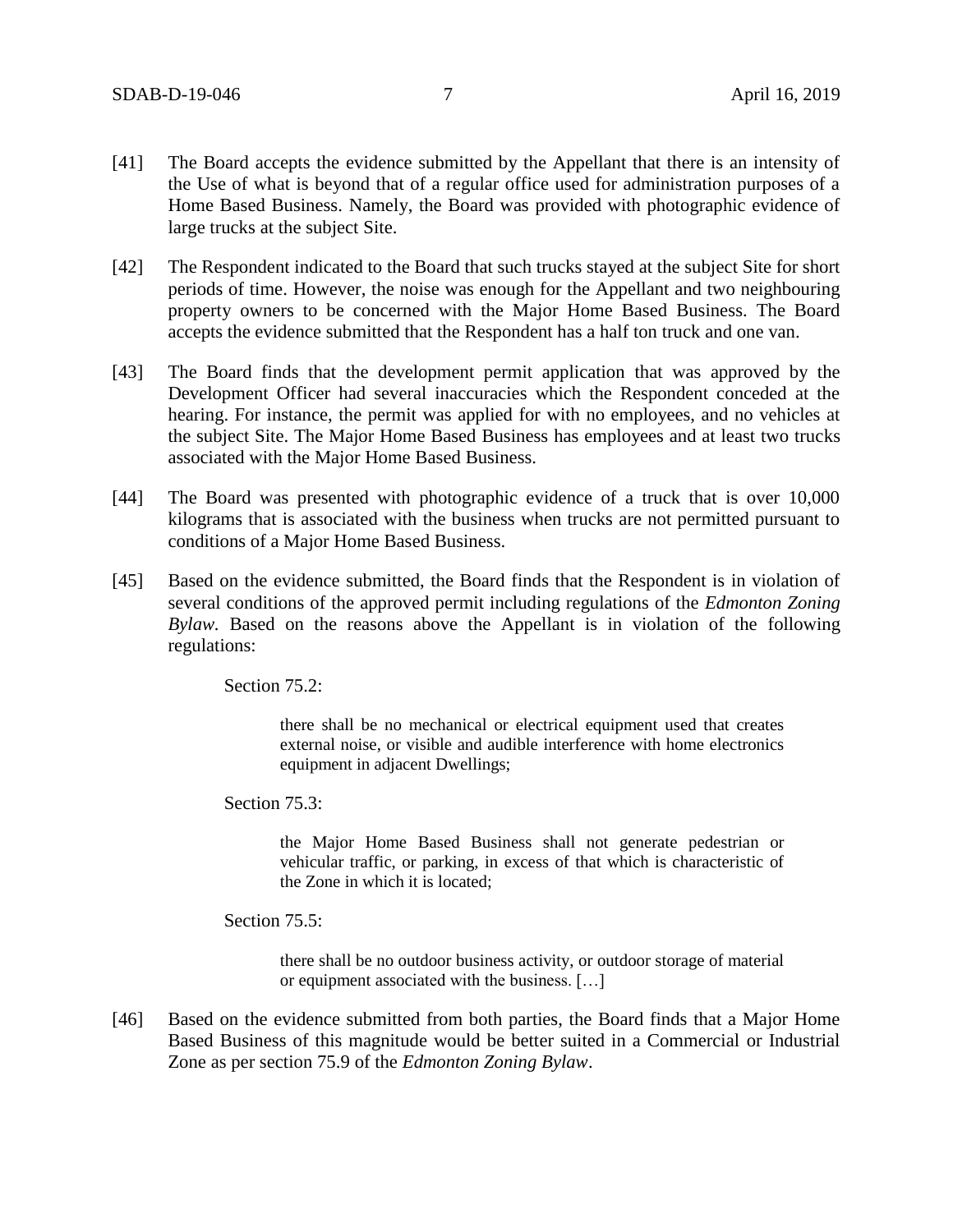[47] Based on the above, it is the opinion of the Board that the proposed development is not reasonably compatible with the surrounding neighbourhood and that the proposed development will unduly interfere with the amenities of the neighbourhood, and materially interfere with or affect the use, enjoyment or value of neighbouring parcels of land.

Wington Vittel

Mr. W. Tuttle, Presiding Officer Subdivision and Development Appeal Board

Board Members in Attendance: Ms. S. LaPerle; Ms. L. Delfs; Ms. M. McCallum; Mr. D. Fleming

CC:

City of Edmonton, Development & Zoning Services, Attn: Ms. C. Potter / Mr. A. Wen